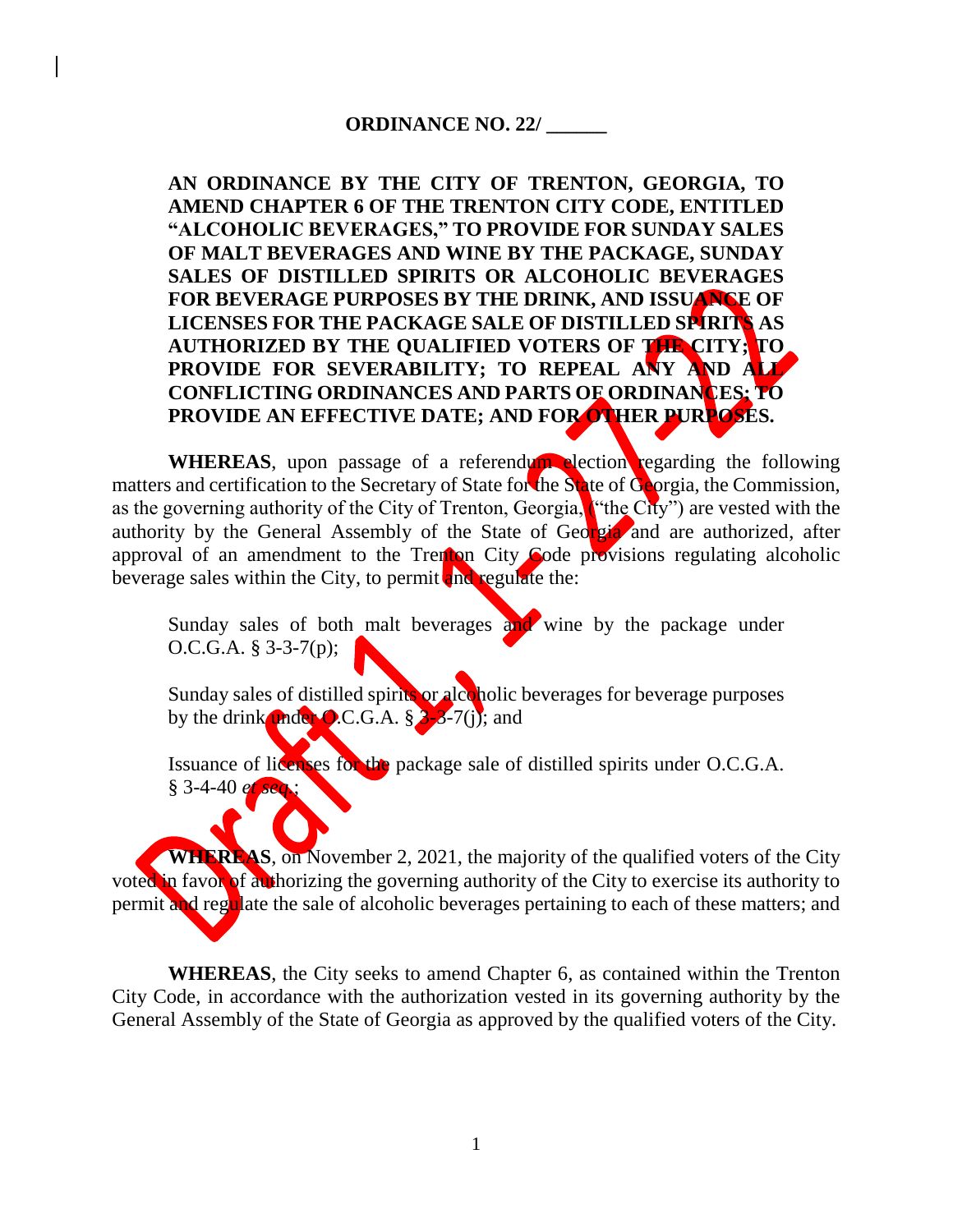# **BE IT ORDAINED**, and **IT IS ORDAINED** as follows:

#### **1.**

Chapter 6, Article II, Section 6-22 of the Trenton City Code is hereby amended by deleting Section 6-22 in its entirety and replacing it with the following:

#### **Sec. 6-22. – Business hours-retail outlets.**

Retail dealers shall not engage in the sale of malt beverages or wine except. between the hours of 7:00 a.m. and 1:00 a.m. of the immediate following days on Monday through Friday, between the hours of 7:00 a.m. and 12:00 midnight on Saturdays, and between the hours of 12:30 p.m. until 11:30 p.m. on Sundays; provided, however, that retail dealers shall not permit their outlets to be open for the sale of malt beverages and wine on Christmas Day or on any other day or portion of a day on which they are required to be closed by the laws of the State of Georgia.



Chapter 6, Article III, Section 6-85 of the Trenton City Code is hereby amended by deleting Section 6-85 in its entirety and replacing it with the following:

#### **Sec. 6-85. – Hours and days of sale.**

(a) Malt beverages and wine shall not be sold or distributed for consumption on the premises except Monday through Saturday between the hours of 10:00 a.m. through 12:00 midnight and on Sundays from 12:30 p.m. until 12:00 midnight.



- (b) Election Day sales: The sale or distribution of malt beverages and wine for consumption on the premises is prohibited on election days within the City during the hours the polls are open.
- (c) Christmas Day sales: The sale or distribution of malt beverages and wine for consumption on the premises is prohibited on Christmas day.
- (d) Days prohibited by State law: The sale or distribution of malt beverages and wine for consumption on the premises is prohibited on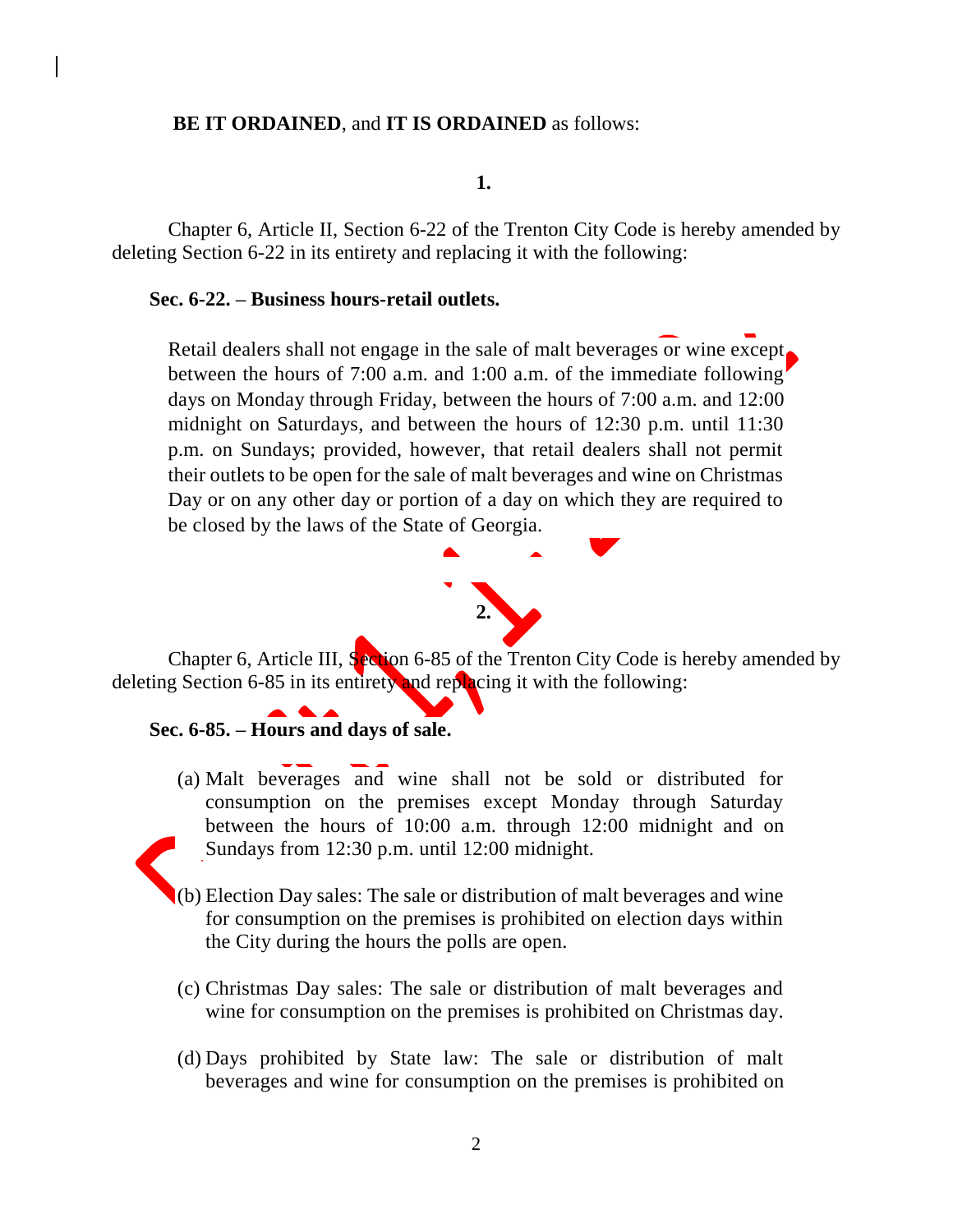any day or portion of any day on which such sales are prohibited under state law.

# **3.**

Chapter 6, Article IV, Section 6-139 of the Trenton City Code is hereby amended by deleting Section 6-139 in its entirety and replacing it with the following:

# **Sec. 6-139. – Hours and days of sale.**

- (a) Distilled spirits shall not be sold or distributed for consumption on the premises except Monday through Saturday between the hours of 10:00 a.m. through 12:00 midnight and on Sundays from 12:30 p.m. until 12:00 midnight.
- (b) Election Day sales: The sale or distribution of malt beverages and wine for consumption on the premises is prohibited on election days within the City during the hours the polls are open.
- (c) Christmas Day sales: The sale or distribution of malt beverages and wine for consumption on the premises is prohibited on Christmas day.
- (d) Days prohibited by State law: The sale or distribution of distilled spirits for consumption on the premises is prohibited on any day or portion of any day on which such sales are prohibited under state law.

**4.**

Chapter 6, Article **IV** of the Trenton City Code is hereby amended by adding a new Division 2, entitled "Sales of Distilled Spirits by the Package" to read as follows:

**Article IV. - Distilled Spirits.**

# **Division 2. – Sales of Distilled Spirits by the Package.**

# **Sec. 6-150. – Definitions.**

Unless the context clearly indicates a different meaning, the following words, terms, and phrases, when used in this Division, shall have the following meanings: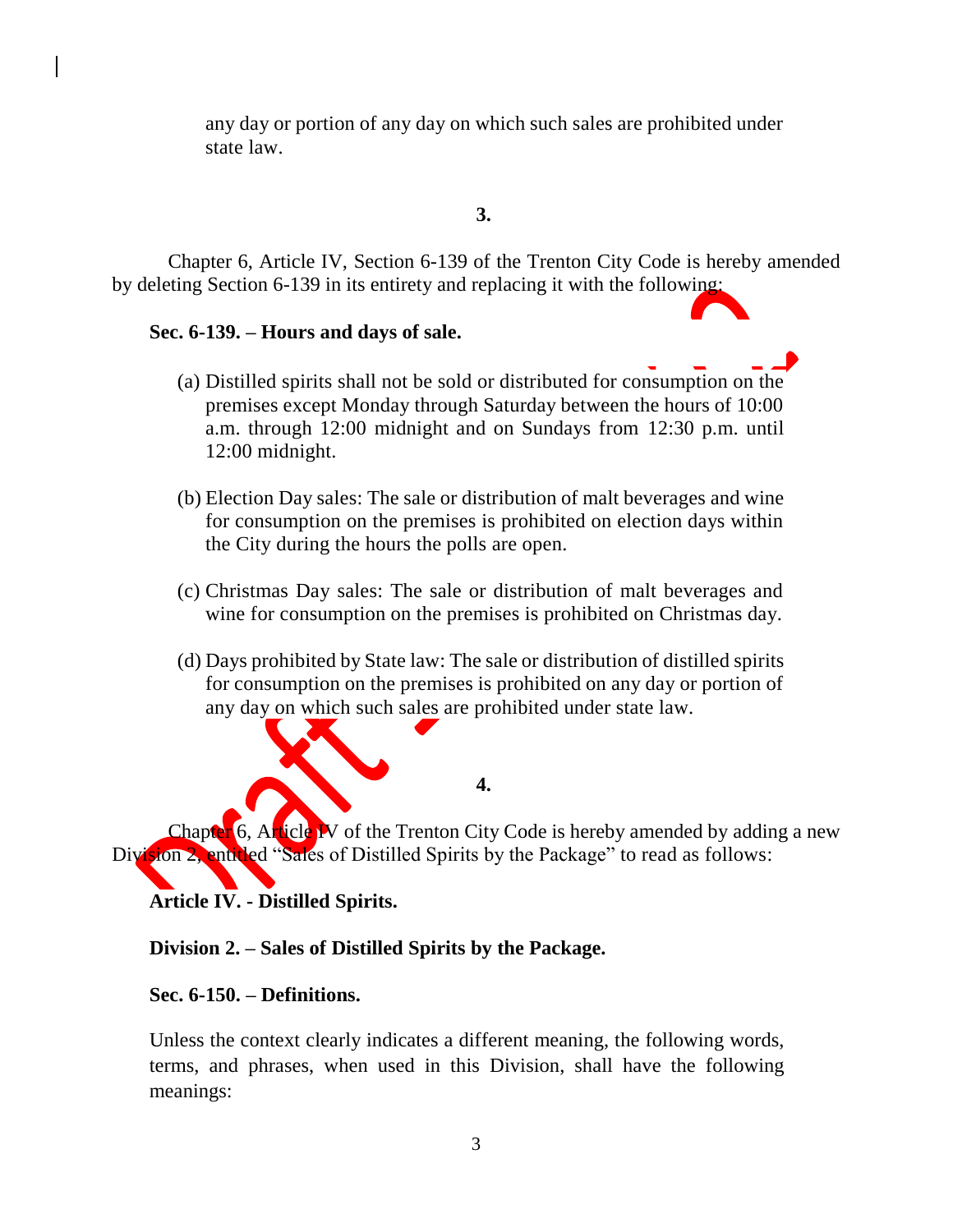- (a) *Date of notice* means the date when a person is personally served with a written document or three days after the date of the deposit in the United States Mail when the document is served by certified mail; or the date of confirmation of delivery of the written document from an overnight delivery service.
- (b) *Distilled spirits* means any alcoholic beverage obtained by distillation or containing more than 24 percent alcohol by volume.
- (c) *Identification* means any document issued by a governmental agency containing a description of the person, such person's photograph and giving such person's date of birth and shall include, without being limited to, a passport, military ID card, driver's license or state department of public safety ID card.
- (d) *Licensee* means the person to whom a license for the sale or distribution of distilled spirits by the package is issued under this Division. In the case of a partnership or corporation, all partners, officers, and directors of the partnership or corporation are licensees. A license issued under this Division permits the licensee to sell distilled spirits by the package for consumption off the premises only.
- (e) *Person* means any individual, firm, partnership, joint venture, association, company, corporation, agency, syndicate, estate, trust, business trust, receiver, fiduciary, or other group or combination acting as a unit, body politic, or political subdivision, whether public, private, or quasi-public.
- (f) *Retail package dealer* means any person who sells distilled spirits for consumption of the premises, at retail, only to consumers in unbroken packages.
- (g) *Wholesaler* means any person who sells distilled spirits to other wholesale dealers or to a retail package dealer.

# **Sec. 6-151. – License is a privilege.**

- (a) Distilled spirits may be sold by the package within the City for the limited purposes described in this Division under a license granted by the City upon the terms and conditions provided in this Division.
- (b) The sale of distilled spirits by the package within the City without first obtaining the licensure required by this Division is prohibited.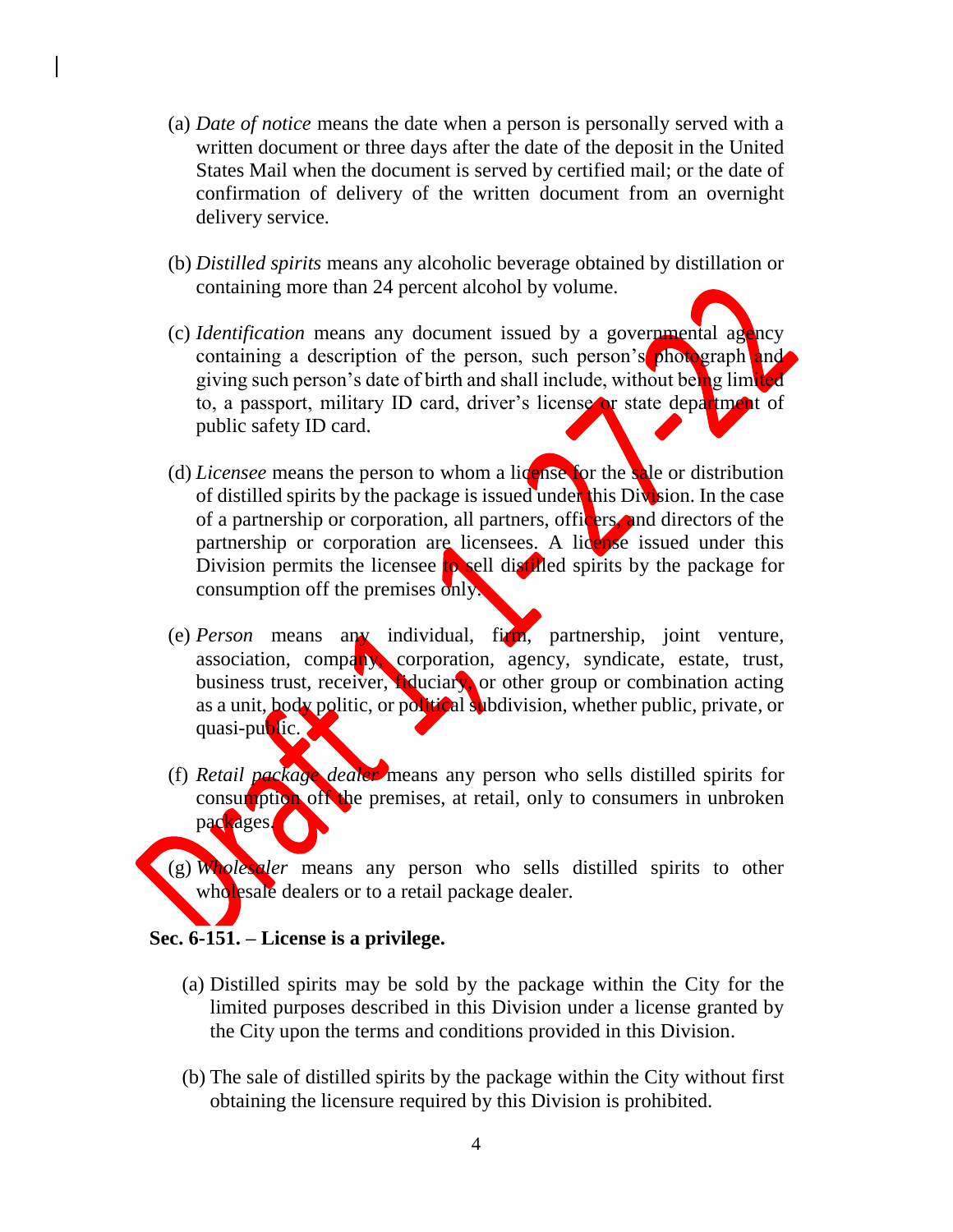- (c) Licenses issued under this Division constitute a mere grant of privilege to carry on the business during the term of the license, subject to all terms and conditions imposed by this Division and state law.
- (d) Any holder of a license issued in accordance with this Division is required to apply for and obtain any and all necessary alcoholic beverage licenses from the State of Georgia before any sales commence. Additionally, any holder of a license issued in **accordance** with this Division is required to abide by all applicable state regulations and laws.
- (e) All licenses issued under this Division must have printed on the face the following words: THIS LICENSE IS A PRIVILEGE THAT IS CONDITIONAL ON THE HOLDER MEETING ALL STANDARDS FOR SUCH LICENSE AND OPERATING REGULATIONS APPLICABLE THERETO SET OUT IN CITY ORDINANCES AND GEORGIA LAW. FAILURE TO MEET SUCH STANDARDS OR TO COMPLY WITH SUCH OPERATING RECLLATIONS SHALL SUBJECT THE HOLDER OF THE LICENSE TO HAVE THE LICENSE REVOKED FOLLOWING NOTICE AND HEARING.

# **Sec. 6-152. – Licenses, generally.**

- (a) All licenses issued under this Division shall:
	- (1) Permit the licensee to sell distilled spirits by the package within the City under the terms of this Division and consistent with the laws of the State of Georgia and the United States;
- (2) Expire on December 31<sup>st</sup> of each year and an application for renewal must be made and filed annually on or before the 31<sup>st</sup> day of October of each year. Any licensee must annually meet the requirements set forth by the City in order to obtain a renewal of any license. Any licensee making proper application with supporting documents for a license to operate during the following calendar year, and having filed such application before October  $31<sup>st</sup>$ , shall be permitted to continue to operate pending final approval of the licensee's application for the following year if final approval is not granted before January  $1<sup>st</sup>$ ; and
	- (3) Not be transferred from one person to another or from one location to another and any change in ownership of any licensed entity other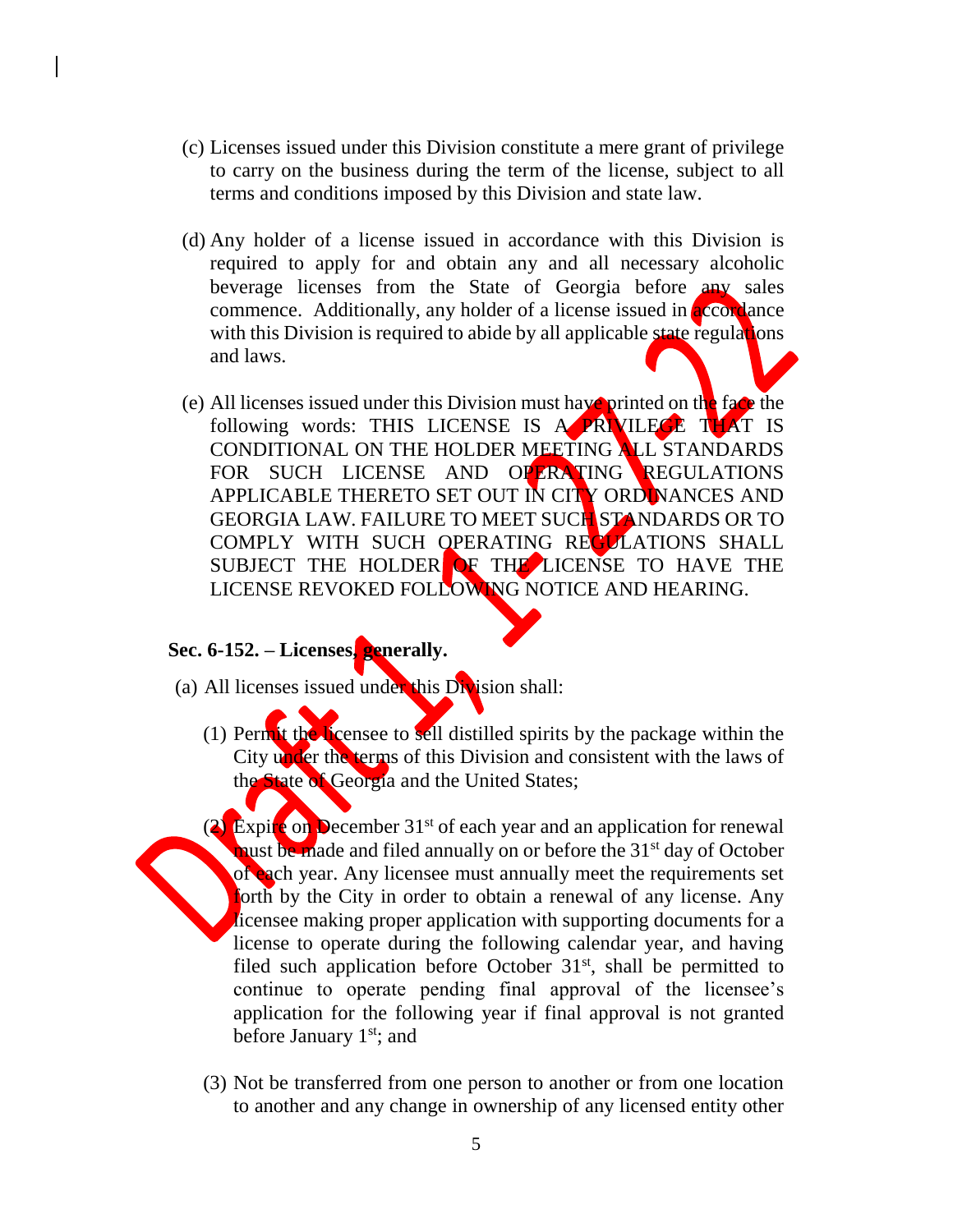than a publicly traded corporation shall necessitate a new application and payment of the entirety of the license fee and administrative fee.

- (b) Separate applications must be made for each location and separate licenses must be issued for each location where distilled spirits are to be sold by the package.
- (c) The City license issued under this Division must, at all times, be kept plainly exposed to view to the public at the place of business of the licensee where distilled spirits are sold by the package.

#### **Sec. 6-153. – Application and License Fees.**

- (a) Each application for a license under this Division must be accompanied by a certified check for the full amount of the appropriate license fee, together with a separate check or cash in the amount of  $$150.00$  for an application fee to defray investigative and administrative costs. If the application is denied and the license refused, or if the applicant withdraws its application prior to the license being issued, the license fee shall be refunded, but the \$150.00 application fee shall be retained by the City. However, any person applying for more than one license at the same time shall pay only one application fee to defray investigative and administrative expenses. Any applicant for a license under this Division who has in existence at the time of making the new application an existing license under this Division is not required to pay the application fee.
- (b) The fee for a license issued under this Division is  $$1,000.00$  per calendar year which will not be prorated based upon the day of the year that the license is issued.
- (c) Once a license has been issued, however, no portion of the license fee will be refunded if the license is revoked, suspended, or surrendered.

# **Sec. 6-154. – Application process.**

- (a) Applications for the sale of distilled spirits by the package license must be made in writing to the City Clerk or a designee for the privilege of engaging in the sale of distilled spirits by the package using forms approved and furnished by the City Clerk.
- (b) The application must be filed with the City Clerk along with the applicable application fee.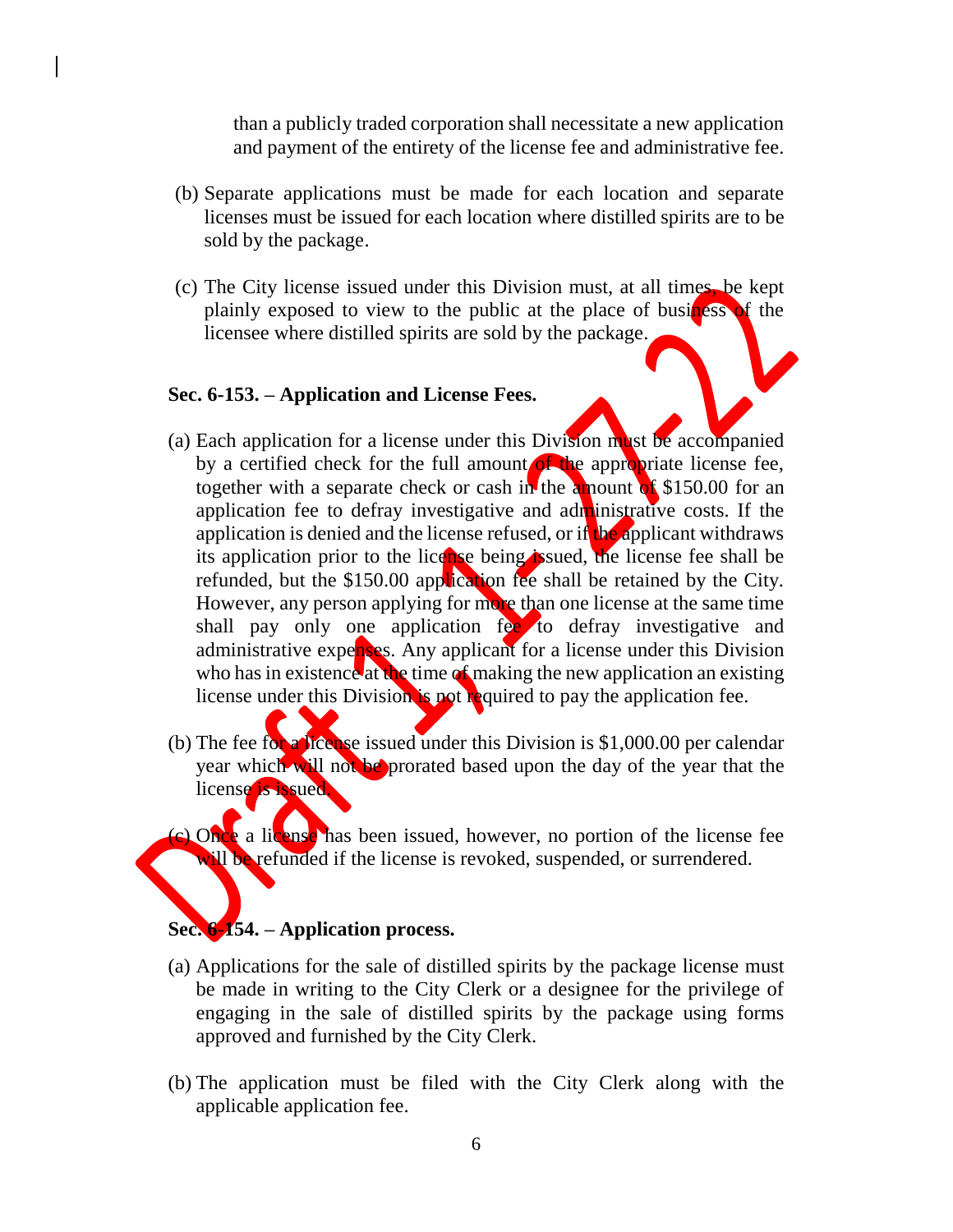- (c) The application must state:
	- (1) As to the applicant: Full name, age, home address, business address, telephone number, place of permanent residence, date of establishment of permanent residence at said location, address of last place of residence, name of spouse and all minor children, complete record of all convictions, guilty pleas and pleas of *nolo contendere* for violation of all laws, City, State and Federal, of applicant and of applicant's spouse. If the applicant is a partnership said information shall be furnished as to each partner. If the applicant is a corporation said information must be furnished as to each director, each officer, and each stockholder who owns or controls text percent or more of the issued and outstanding stock of said corporation.
	- (2) As to applicant's proposed establishment manager or managers (if not same as applicant): Full name, age, home address, business address, telephone number, place of permanent residence, date of establishment of permanent residence at said **location**, address of last place of residence, name of spouse and all minor children, complete record of all convictions, guilty pleas and pleas of *nolo contendere* for violation of all laws, City, State and Federal, of outlet manager's spouse.
	- (3) Exact location (street address) of proposed business establishment where distilled spirits are proposed to be sold by the package.
	- (4) Name and address of the owner or landlord and resident manager, if any, of the property proposed for the location and whether there is a building proposed to be used already erected thereon.
	- 5) Name or trade name under which the proposed business shall be operated.
	- $(6)$  Name and address of all persons having any financial interest in the business by way of ownership of building or stock, receipt of income from business or otherwise. This shall not apply to any stockholder who owns less than ten per cent of the issued and outstanding stock of the corporation.
	- (7) If the applicant is a corporation, the address of the principal place of business, the registered office, and the name of the registered agent or agents of the corporation.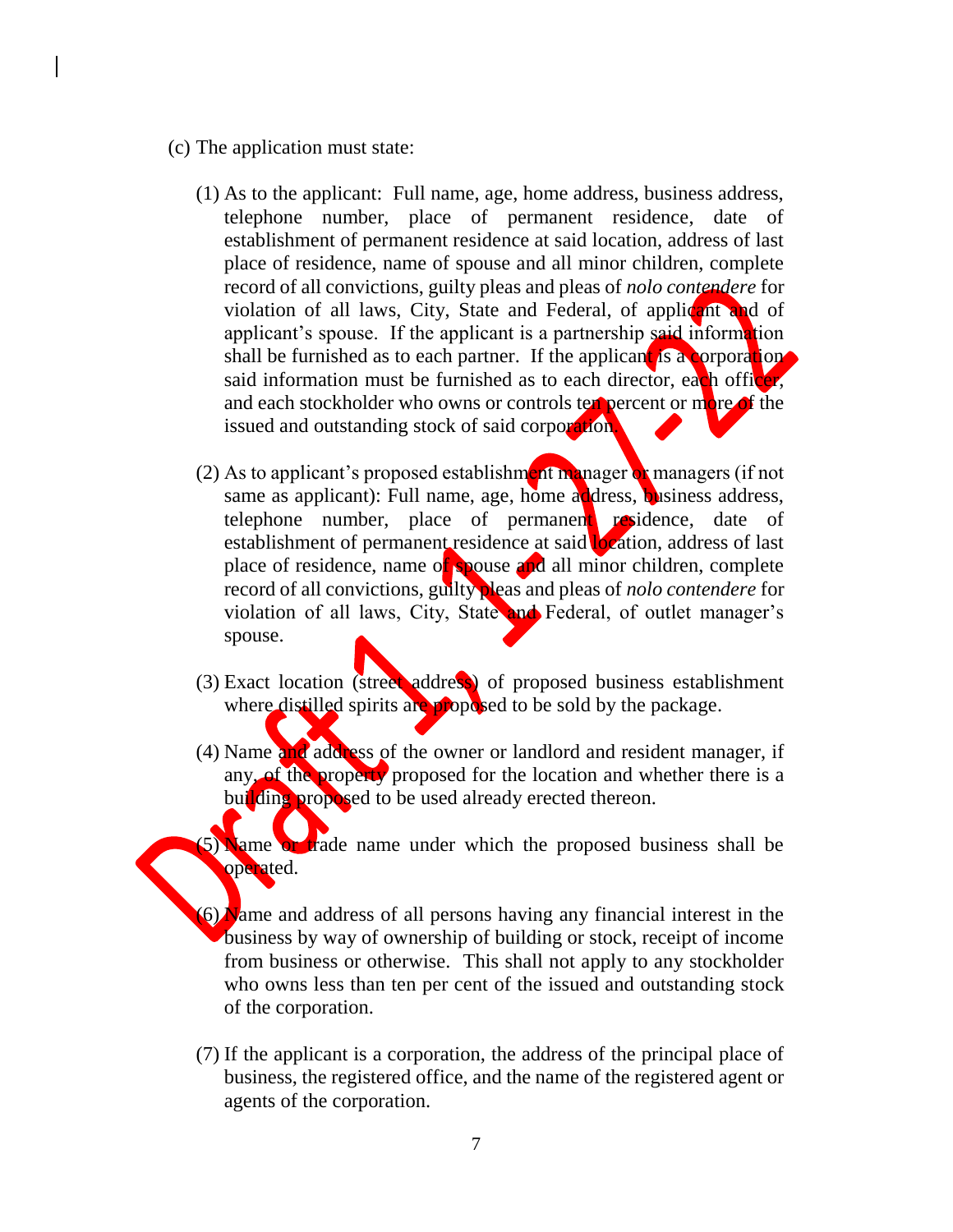- (8) Such other information as may be required from time to time by the City through interrogatories or otherwise.
- (d) The application must be sworn to by all applicants.
- (e) A copy of applicant's license, application for license, or proposed application for a license from the State of Georgia, if one is required, must be attached to the application.

## **Sec. 6-155. – Requirements for license; limitations.**

- (a) In addition to evaluating the criteria required to be included with an application under Section 6-154 of this Division in reaching its final determination as to whether to grant an initial license application, the City will also be guided by the following factors:
	- (1) The proximity of other establishments licensed under this Division.
	- (2) The nature of the neighborhood immediately adjacent to the proposed location, that is, whether the same is predominantly residential, industrial, or business.
	- (3) Whether the proposed location has adequate off-street parking facilities or other parking available for its patrons in accordance with the City's zoning ordinance.
- (b) The following limitations apply to licensure under this Division:
	- (1) Prohibited persons. It shall be unlawful to grant a license for the sale **of** distilled spirits by the package to:

(A) A person who is not a citizen of the United States for a period of twelve months next preceding the date of filing of the application, and if the applicant is a partnership these requirements apply to all partners in said business, whether a general partner or a limited partner; however, the provisions of this Subsection shall not apply to a corporation.

(B) A person who owns five percent or more interest in more than one business licensed under this Division.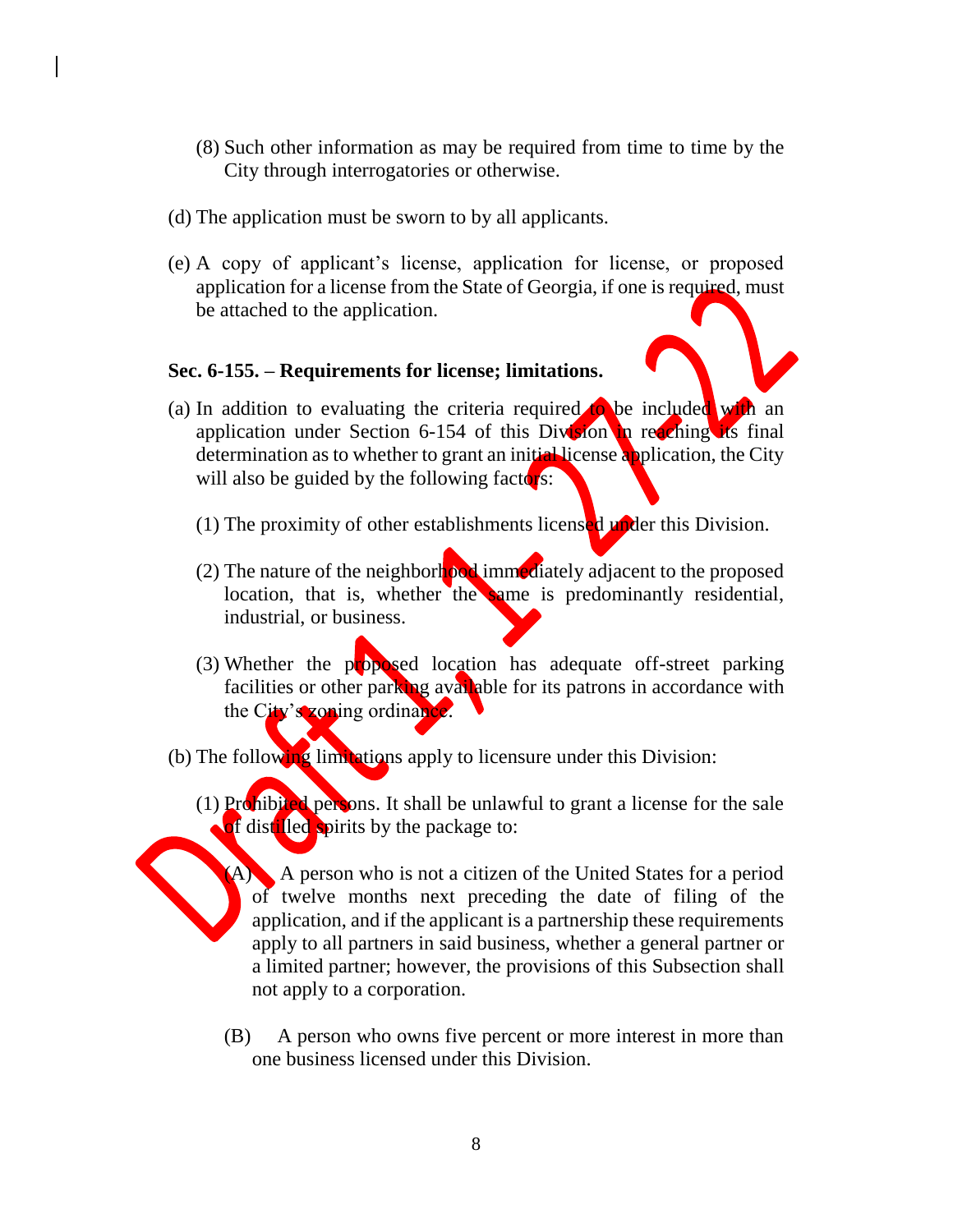- (C) A corporation which is not duly qualified to do business in the State of Georgia and which is not in good standing with all of the rules and regulations of the Georgia Corporation Code and the Secretary of State of Georgia, and which does not have a registered agent for service of process within Dade County, Georgia; however, the provisions of this Subsection shall not apply to an individual or a partnership which has no corporate partners.
- (D) A person who has been convicted or who has entered a plea of guilty or *nolo contendere* of a felony, or any crime of moral turpitude, within ten years immediately prior to the filing of said application.
- (E) A person who has been convicted or who has entered a plea of guilty or *nolo contendere* for any felony or any misdemeanor involving the illegal possession, transportation or sale of any alcoholic beverages, or taxability thereof within ten years immediately prior to the filing of said application.
- (F) A person who has been convicted or who has entered a plea of guilty or *nolo contendere* for any felony or any misdemeanor involving the illegal possession, transportation or sale of any drug, narcotic or controlled substance within ten years immediately prior to the filing of said application.
- (G) A person whose license under this Division has been revoked for cause or who has had a license of any type under this Chapter revoked for cause within five years immediately prior to the filing of the application.

(H) A person who is under the age of twenty-one years.

(I) A person who has been declared incompetent by a court of competent jurisdiction.

(J) An elected official, police officer, or other law enforcement officer of the City.

- (K) If the applicant is a corporation, Subsections (C) through (I), above, do not apply.
- (L) Any partnership or corporation where any person has an interest, either as owner, partner, stockholder, shareholder,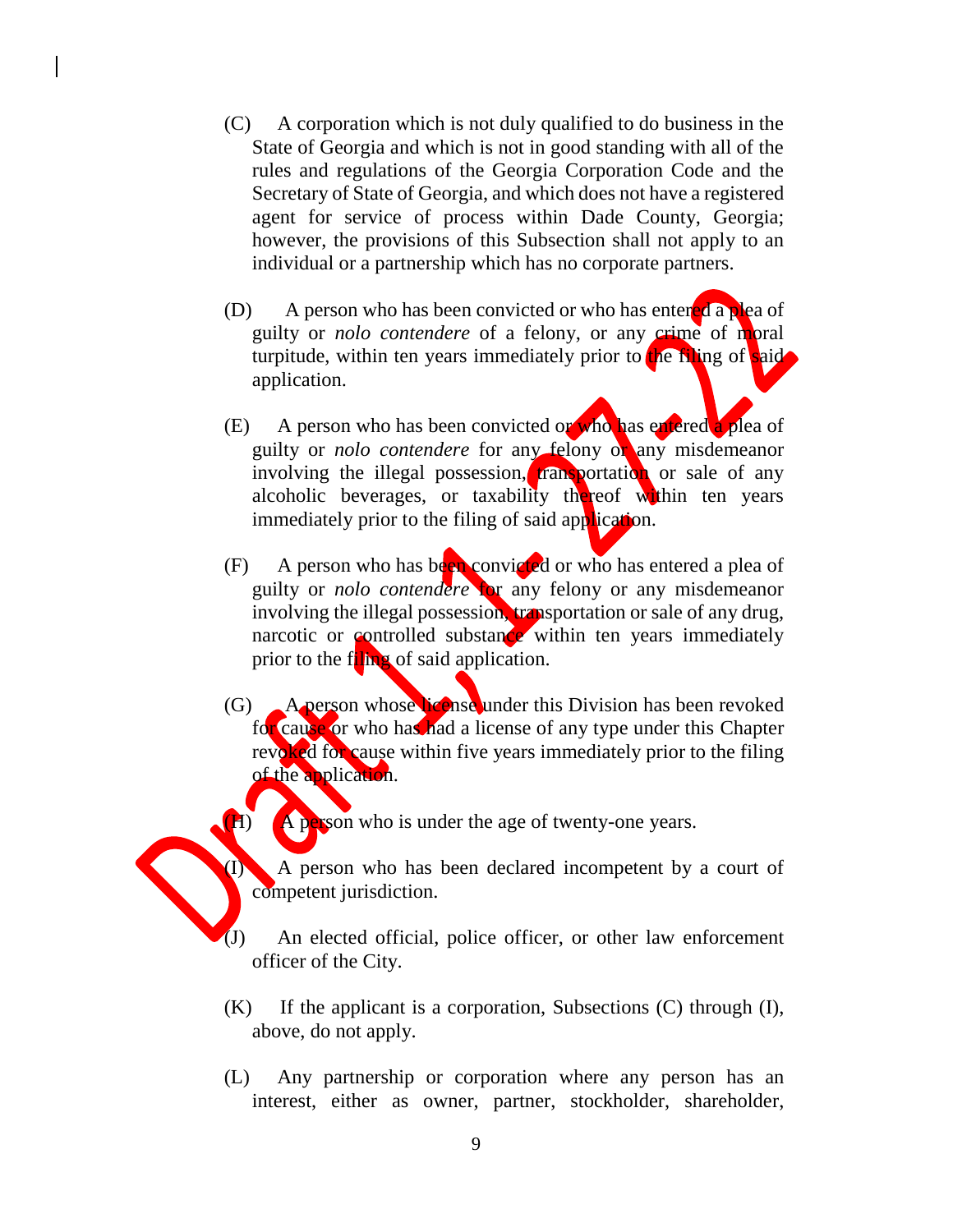director, or officer, or his or her spouse, has, within ten years immediately prior to submission of an application, been convicted or has entered a plea of guilty or *nolo contendere* for any:

- (i) felony;
- (ii) crime of moral turpitude;
- (iii) misdemeanor involving the manufacturing, **possession**, transportation or sale of distilled spirits or the taxability thereof,
- (iv) misdemeanor involving the illegal possession, transportation, or sale of any drug, narcotic, or controlled substance; or
- (v) violation of this Division.

#### **Sec. 6-156. – Renewals of licenses; denial of renewal.**

- (a) All licenses are issued for a period of one year, the same to be a calendar year, running from January 1 through December 31, and shall be renewable as a matter of course upon payment of the appropriate fee, except as is hereina<sup>fter</sup> set out in Subsection (d) of this Section and as otherwise provided in this Division.
- (b) Each licensee must make written application for renewal on or before October 1 of each year on forms approved by the City Clerk.
- (c) The renewal application will be referred to the Chief of Police or a designee, who will report on the licensee's activity, if any, and upon **Activity** at the location of the licensed business, if any, during the year.
- (b) If the Chief of Police or designee reports any activity which constitutes **probable** cause for not renewing a license, the renewal will not be made, and the matter will be referred to the City for its consideration. A public hearing on the denial of a non-renewal will be held no later than December 31.
- (e) The City will afford the licensee a public hearing after which the City may grant or deny for cause the renewal of any license issued under this Division.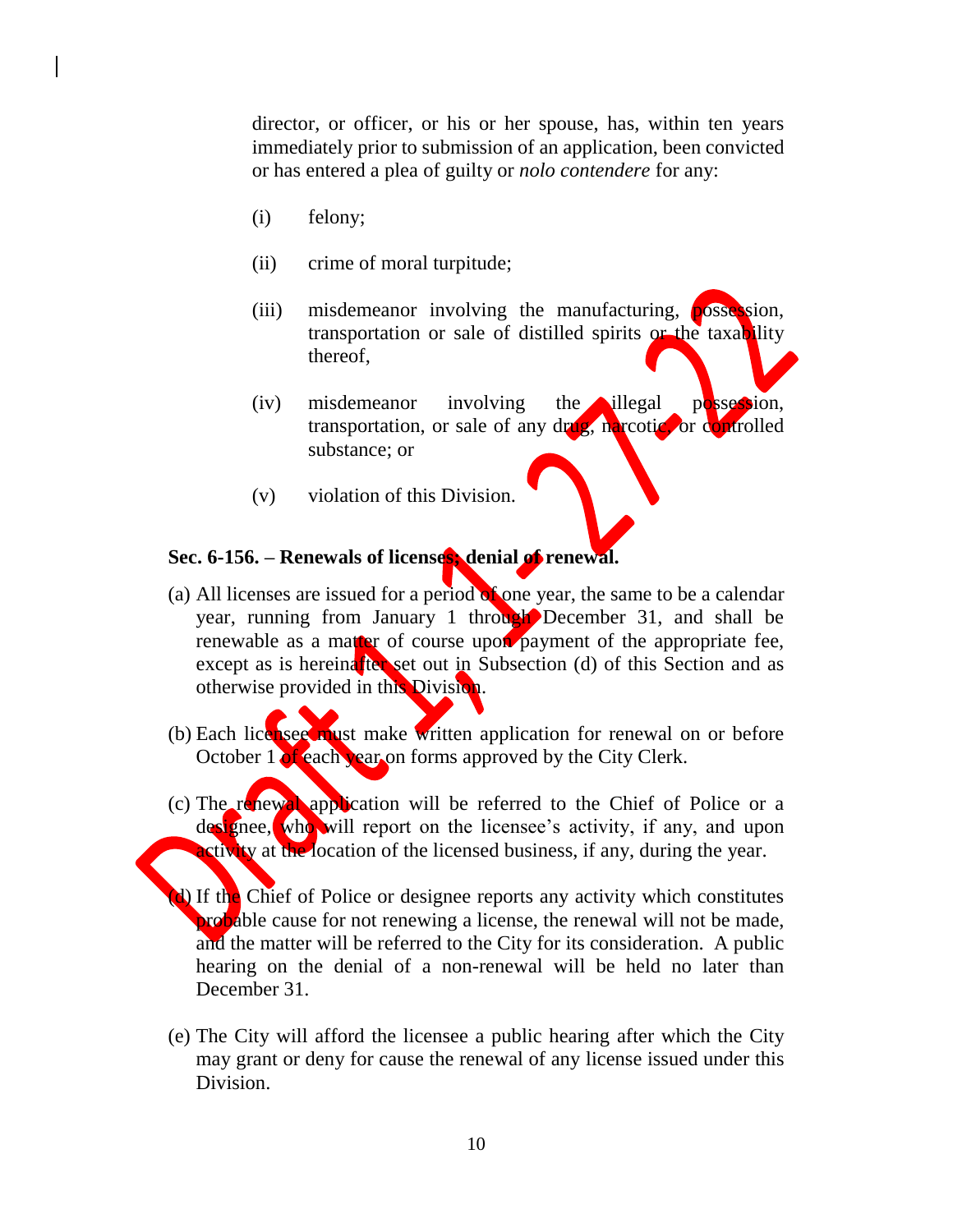- (f) In passing upon the application for renewal, the City will consider all evidence presented at the public hearing and will be guided by the following factors:
	- (1) all matters contained in Sections 6-154 and 6-155 of this Division; and
	- (2) such evidence as is obtained and presented to the City as the result of the investigation provided for in Subsection (c) of this Section.

## **Sec. 6-157. – Suspension and revocation of licenses.**

- (a) License suspensions initiated by the Chief of Police, Code Enforcement Officer, or a designee.
	- (1) The Chief of Police, Code Enforcement Officer, or a designee may suspend and seize any retail license to sell distilled spirits by the package if, at any time during the holding of a *license granted under* this Division, it should appear that the licensee has:
		- (i) violated the provisions of this Division;
		- (ii) violated any laws of the State of Georgia or any Federal laws involving possession, transportation or sale of any alcohol, alcoholic spirits, prohibited liquors, alcoholic beverages or taxability thereof or involving illegal possession, transportation or sale of any drug, narcotic or controlled substance;
			- become a person, firm or corporation prohibited by this Division from having a license granted to him, her, or it;
				- submitted an application containing known false information; or
		- (v) engaged in conduct detriment to the health, safety, or welfare of the public.
	- (2) If the licensee is dissatisfied with such suspension, the licensee may appeal to the City Commission by filing a written request with the City Clerk stating the grounds and reasons. Such appeal must be submitted within 30 days of notice to the licensee of the suspension.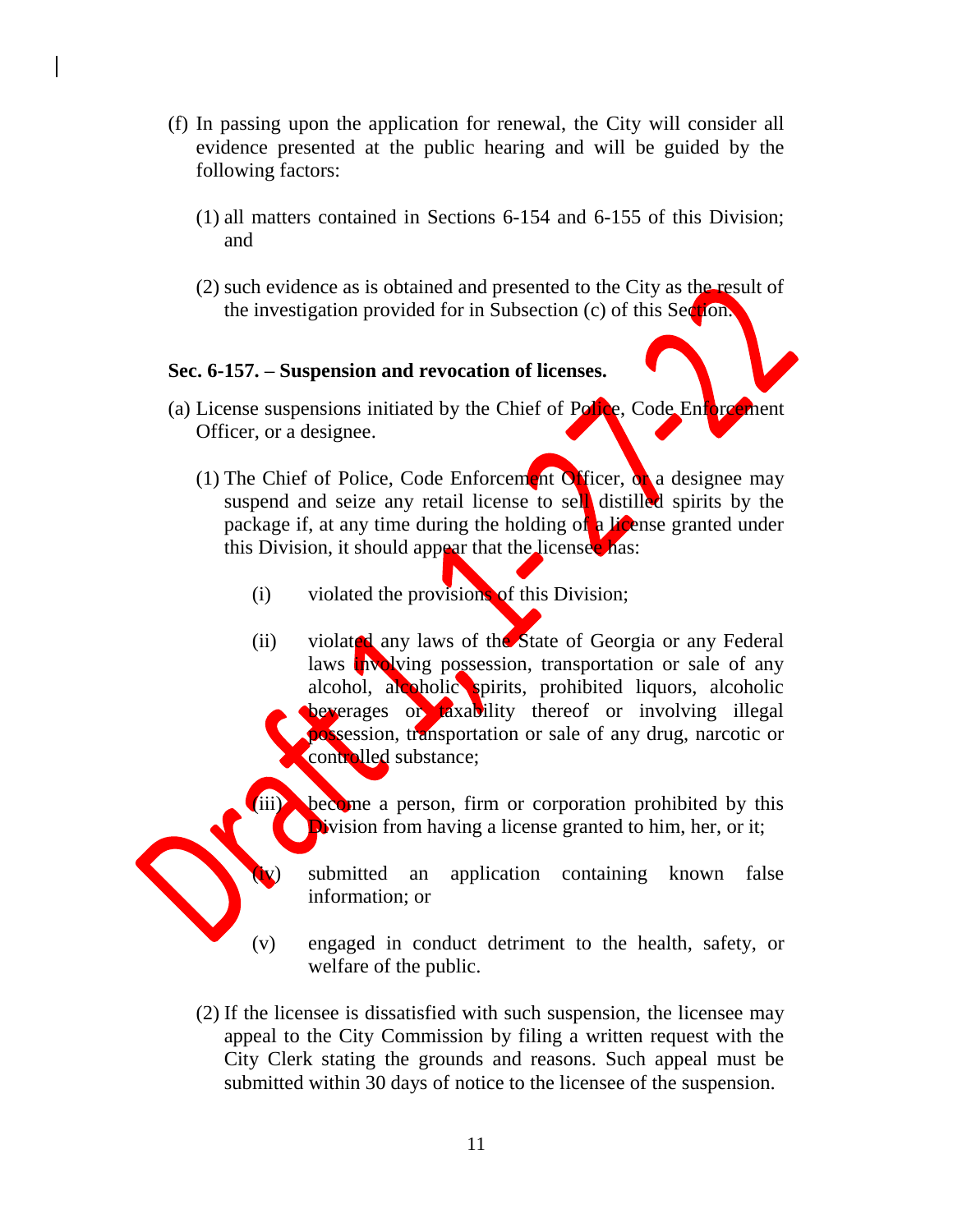- (3) The City Commission will hold a hearing on the suspension within ten days of the filing of the appeal, after which the City Commission has the full authority and power to reinstate, revoke, refuse to renew, further suspend, or place on probation any license which has been suspended as provided by this Subsection.
- (4) The City Commission must make its final determination within ten business days of the completion of the appeal hearing.
- (b) Adverse licensure actions initiated by the City Commission.
	- (1) In addition to the procedures provided in Subsection  $\langle \mathbf{a} \rangle$  of Section, the City Commission may, of its own volition, suspend, revoke, or not renew a license issued under this Division following a hearing.
	- (2) A notice explaining the proposed adverse action, i.e. suspension, revocation, or non-renewal, and the date, time, and place designated for the hearing must be issued to the licensee in writing.
	- (3) The written notice must set forth, in reasonable detail, the ground or grounds for the proposed adverse action and the factual basis supporting the ground or grounds; and advise the licensee of the right to present evidence, witnesses, and arguments and to be represented by counsel at the hearing.
	- (4) The hearing will not be held prior to the passage of ten days following the date of notice of the proposed adverse action to the licensee.
	- (5) The City Commission must make its final determination within ten business days of the completion of the hearing.
	- (6) The City Commission's decision must be personally served, mailed by certified mail, return receipt requested, or by overnight delivery to  $t$ he licensee and the licensee's attorney, if any, with a copy to the City Attorney, within ten business days of the close of the hearing.
		- (7) The decision of the City Commission constitutes final action by the City, subject to review upon petition for *certiorari* to the Superior Court of Dade County, Georgia.
- (c) Upon receipt of notice of adverse action against the licensee under this Section, the licensee may waive its right to a hearing and stipulate to a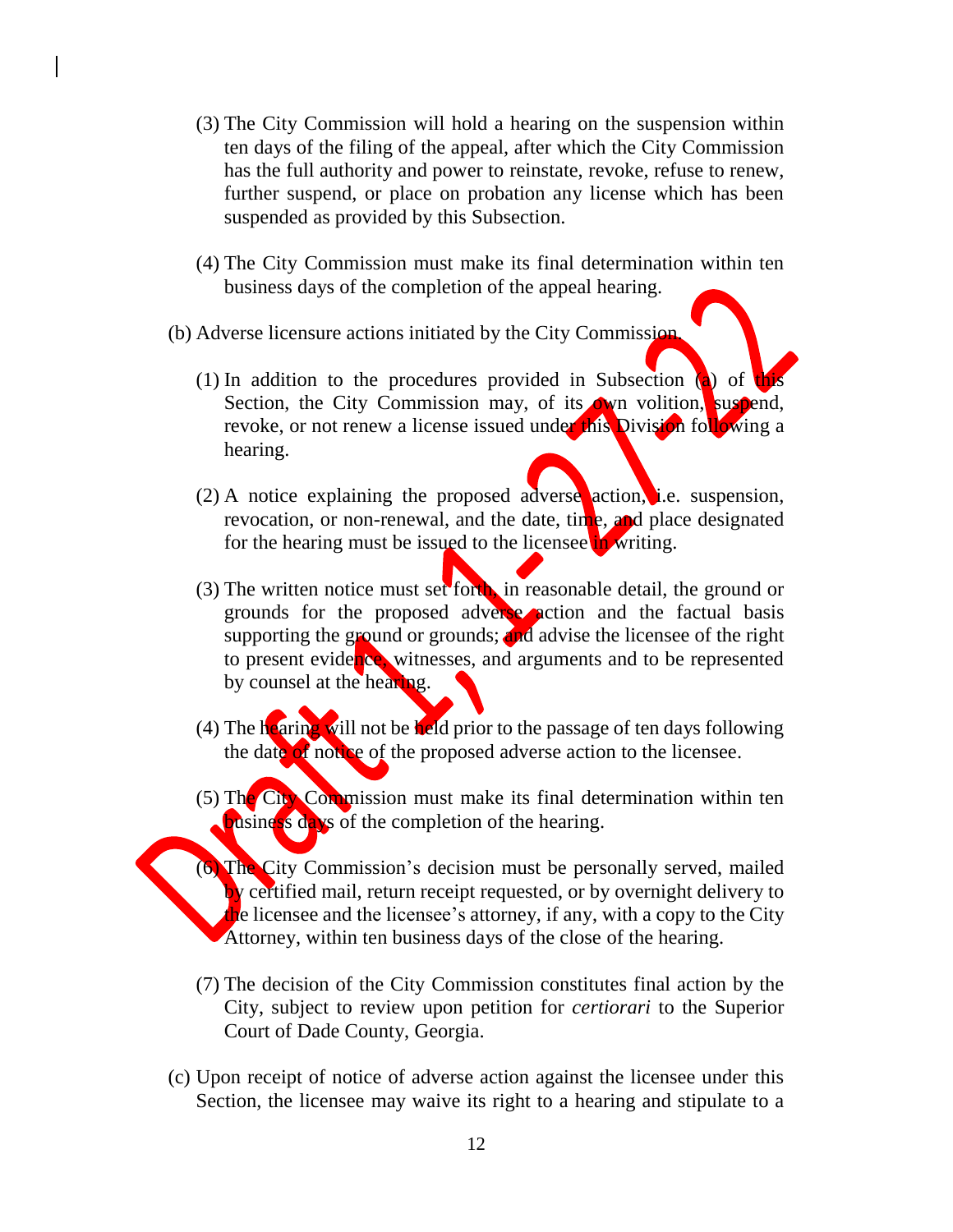sanction, as recommended by the City Clerk in consultation with the Chief of Police. Any stipulation entered under this Subsection shall be in writing, signed by the licensee, and is not appealable.

(d) Except as provided in Subsection (a) of this Section, no license will be suspended, revoked, or non-renewed without the opportunity for a hearing as provided in this Section.

# **Sec. 6-158. – Establishment requirements; locations of sales.**

- (a) Requirements for Structures:
	- (1) All establishments licensed under this  $\overline{D}$  vision shall operate in a structure having at least 3,500 square feet of Noor space.
	- (2) No establishment licensed under this Division shall operate within a structure having a drive-through facility allowing products to be provided to the operators or passengers of motor vehicles.
	- (3) All structures housing an establishment licensed under this Division shall have an alarm and security system that provides notification of a security breach to law enforcement either directly or through a **service** provider.
	- (4) All structures housing an establishment licensed under this Division must have front windows which are free and clear of all obstructions such that the interior of the building is clearly visible from any outside window. Signs and other coverings which obscure the visibility of the interior of the structure are prohibited.

An establishment licensed under this Division shall not operate the business in connection with any other mercantile establishment within the same building, provided, however, that this shall not prohibit a licensee from operating in the same building complex with other businesses. No licensee shall sell, offer for sale, display or keep in stock at its place of business where packaged distilled spirits are offered for sale any other commodity except the following, all of which may he sold by the licensee at its option:

(1) Beverages containing no alcohol and commonly used to dilute distilled spirits;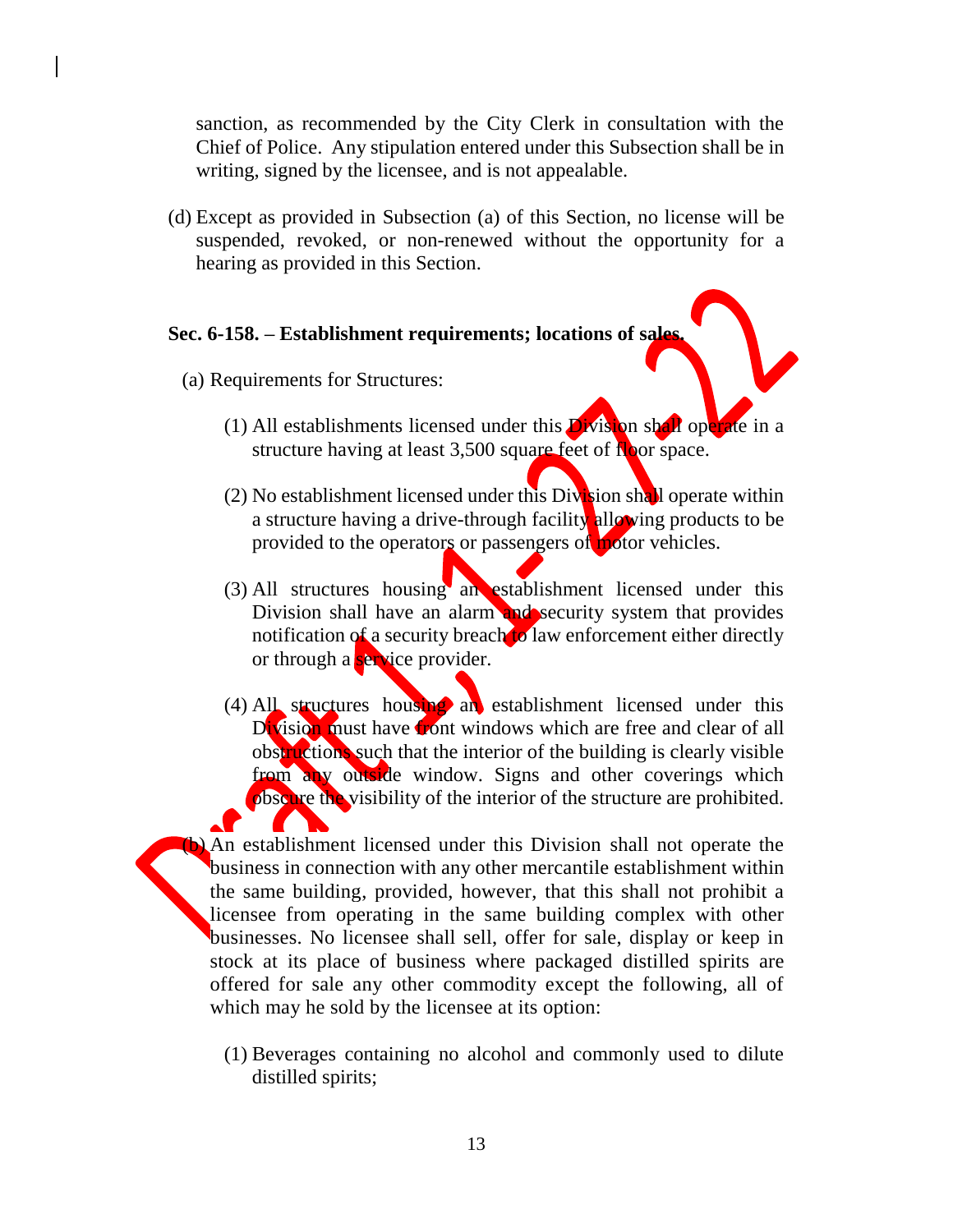- (2) Malt beverages and wines when properly licensed;
- (3) Glasses, stirring sticks, and similar paraphernalia commonly used in the consumption of alcoholic beverages; and
- (4) Packaged ice.
- (c) Distilled spirits may only be sold by the package in areas zoned as "Business," including areas designated as  $B-1$ ,  $B-2$ , and  $B-3$  zone
- (d) No license will be issued for the retail sale of distilled spirits by the package within:
	- (1) 100 yards of any church building;
	- (2) 200 yards of any school building, educational building, school grounds, or college campus. housing authority property;
	- (3) 100 yards of any alcohol treatment center operated by the State of Georgia, the City, or Dade County, Georgia; or
	- (4) 500 yards of any other establishment licensed under this Division.

#### **Sec. 6-159. – Hours and days of sale.**

- (a) Distilled spirits must not be sold or distributed by the package except Monday **through** Saturday between the hours of 10:00 a.m. through 12:00 midnight.
- (b) The sale or distribution of distilled spirits by the package is not permitted on:

#### (1) Sundays;

 $(2)$  Election days within the City during the hours the polls are open; and

(3) Christmas Day.

(4) Any day or portion of any day on which such sales are prohibited under state law.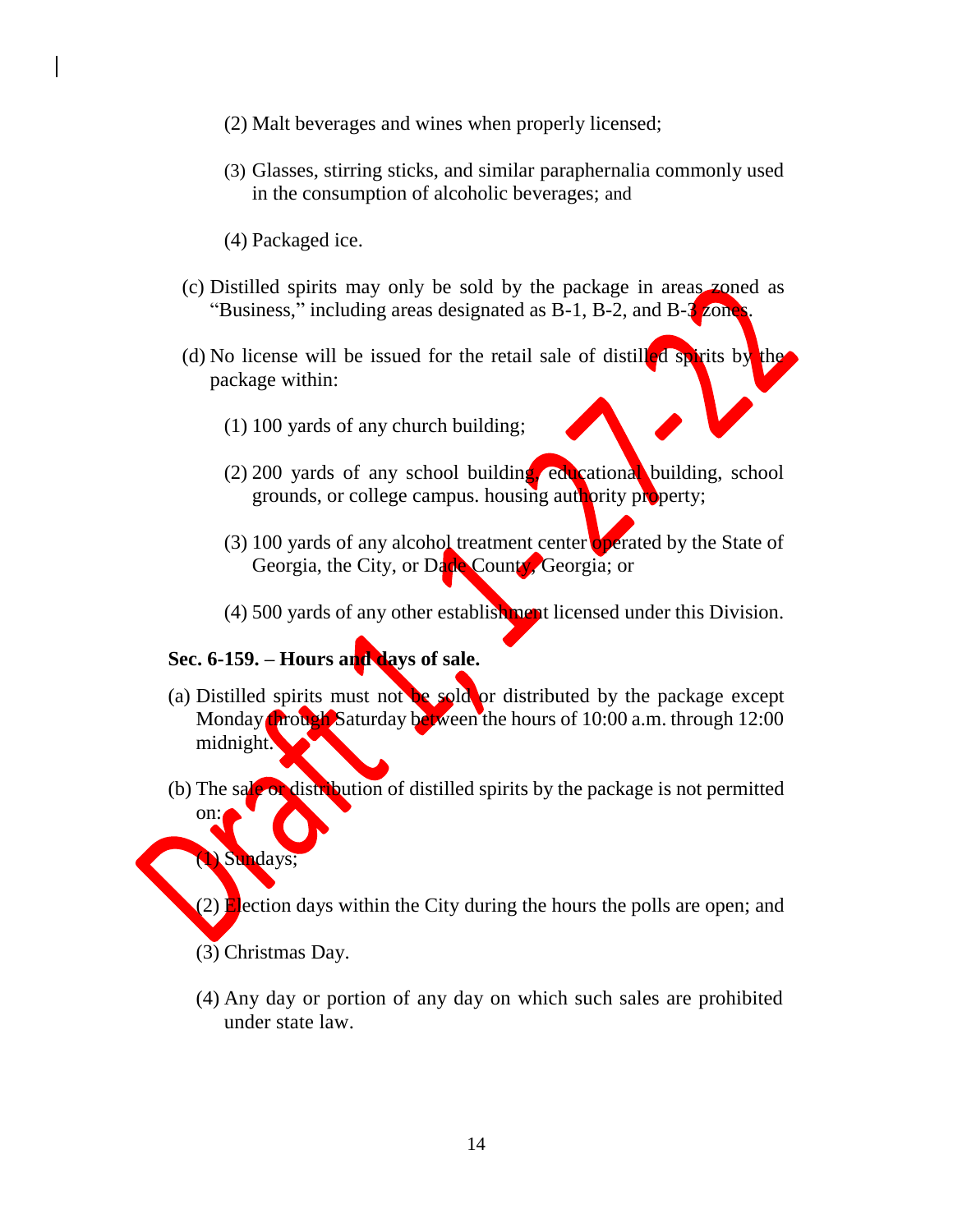#### **Sec. 160. – Prohibited activities; penalties.**

- (a) It is unlawful for any person to sell or possess for the purpose of sale by the package any distilled spirits if the person does not have a license granted by the City to sell or possess for sale distilled spirits by the package or to make deliveries beyond the boundaries of the premises covered by the license.
- (b) It is a violation of this Division not to require and properly check identification for persons purchasing distilled spirits by the package as reasonably necessary to ensure that an underage person is not sold. distilled spirits by the package. But nothing in this Section requires mandatory checking of the identification of every customer.
- (c) No licensee shall keep any distilled spirits at any place except the licensed place of business.
- (d) No licensee shall buy, arrange to buy, or in any way affect the transfer of any distilled spirits except from a licensed wholesaler.
- (e) Any violation of the provisions of this Division may, upon determination of violation, result in suspension or revocation of a license issued under this Division; or the Commission may in lieu of suspension or revocation thereof impose a civil penalty of not less than \$500.00 nor more than \$1,000.00.

# **Sec. 4-161. – Regulations as to employees.**

- (a) No person shall be employed to sell distilled spirits by the package by an establishment holding a license under this Division until such person has been fingerprinted and cleared by the Chief of Police for the City or his designee or City Code Enforcement Officer indicating that the person is eligible for such employment as per the minimum requirements for an applicant under this Division.
- (b) No person may be employed by or contract to perform duties in an establishment licensed under this Division if he or she has ever had a felony conviction involving the possession, sale, manufacture or use of alcoholic beverages or has a conviction involving a misdemeanor of the same offenses specified above within the past ten years, next preceding the date of application. For the purposes of this article, a plea of nolo contendere shall be considered a conviction.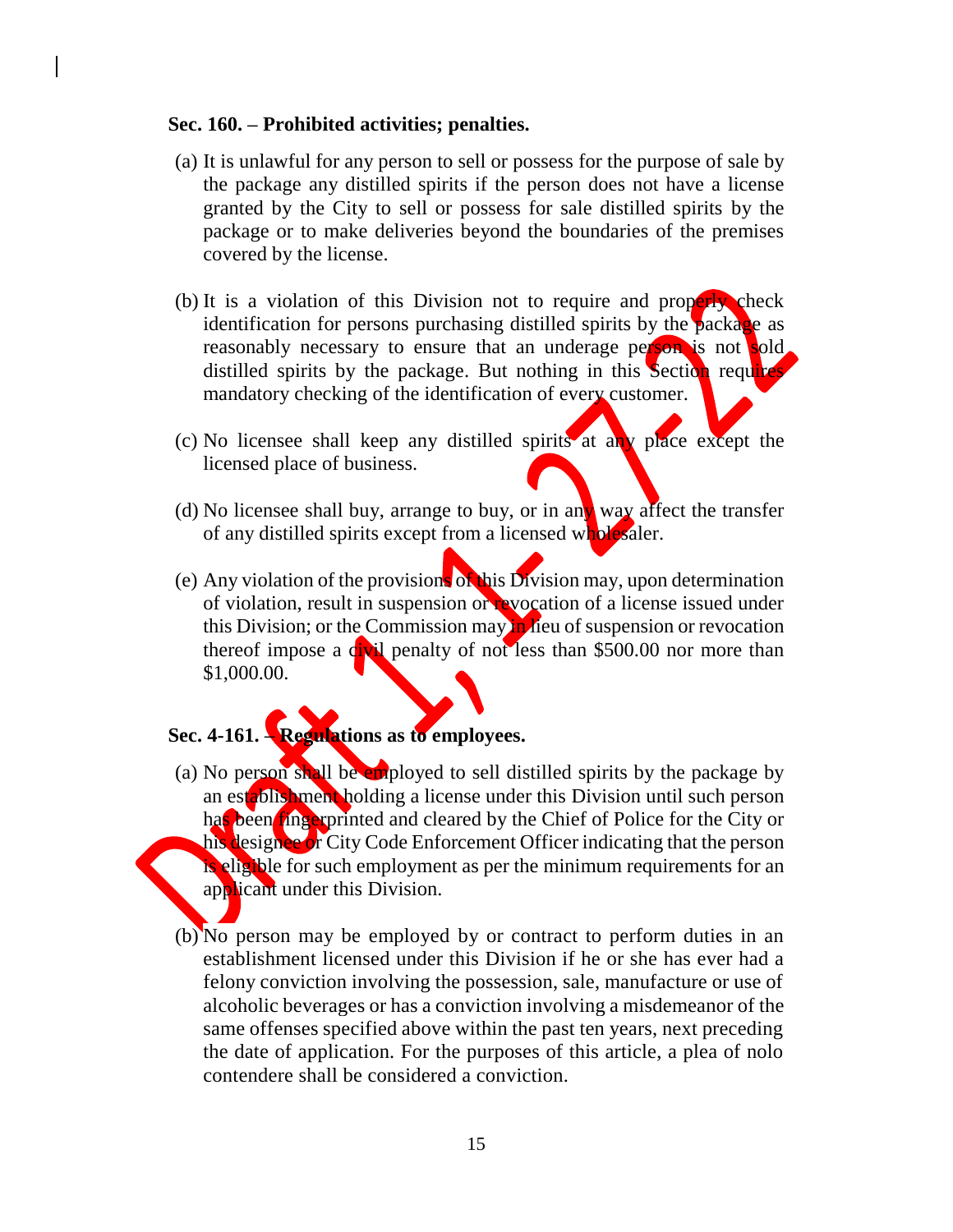#### **Sec. 4-162. – Enforcement of Division.**

The Chief of Police, Code Enforcement Officer, or their designees have the authority to enforce this Division and to inspect establishments under this Division. These inspections are to be made for the purpose of verifying compliance with the requirements of this Division and state law. This Section is not intended to limit the authority of any other officer to enforce this Division or conduct inspections authorized by other provisions of this Division or state law.

# **Sec. 4-163. – Establishment can be closed in cases of emergency.**

The Chief of Police or a designee may immediately close an establishment licensed under this Division in case of emergency for the safety of the public, as determined in his or her sole discretion or to investigate a crime for a period of time not to exceed 24 hours.

# **Sec. 4-164. – Excise tax.**

- (a) In addition to the license fees required in this Division and in addition to the excise taxes levied by the state, there is hereby imposed an excise tax on the sale of distilled spirits by the package.
- (b) Excise taxes on the wholesale of distilled spirits by the package. There is hereby levied an excise tax computed at the rate of twenty-two cents  $(90.22)$  per liter which shall be paid to the City on all distilled spirits sold at wholes ale for sale by the package in the City. Such tax shall be paid to the City by the wholesaler on all distilled spirits sold to retail dealers in the City as follows:
	- (1) Each wholesaler selling, shipping, or in any way delivering distilled spirits to any retail package dealer shall collect the excise tax at the time of delivery to each retail dealer.
	- (2) The twenty-two cents (\$0.22) per liter rate shall be prorated so that all containers of distilled spirits shall be taxed on the basis of twentytwo cents (\$0.22) per liter.
	- (3) It shall be unlawful for any wholesaler to sell, ship or deliver in any manner any distilled spirits to a retail dealer without collecting the tax. It shall be unlawful for any retail package dealer to possess, own,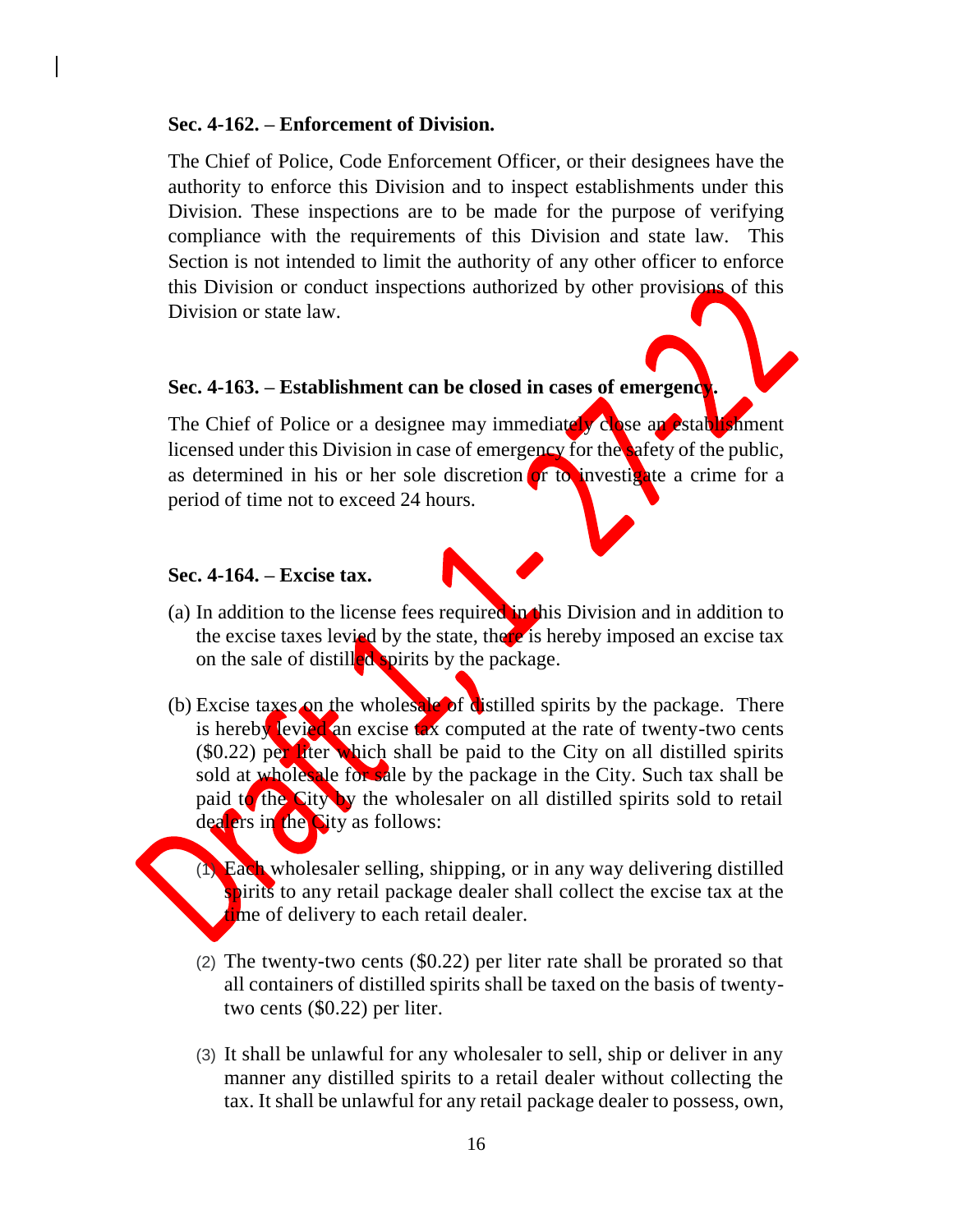hold, store, display, or sell any distilled spirits on which such tax has not been paid.

- (4) The wholesale dealer shall remit all taxes collected for the preceding month on or before the tenth day of the following month along with a report documenting the exact quantities of distilled spirits, by size and type of container, and the amount of excise tax collected.
- (5) The wholesale dealer shall keep true and correct records of all sales and shipments of distilled spirits to licensees under this division and shall render a sworn statement of the truth and accuracy of the report accompanying the monthly report to the City.
- (6) The City shall have the right to audit and to require production of records from each wholesaler supplying licensees hereunder within the City and also from each licensee hereunder so supplied with distilled spirits by each wholesaler.
- (7) Failure to make a timely report and remittance of the above taxes renders a wholesale dealer liable for a penalty equal to ten per cent of the total amount due, in addition to the amount of tax due. Further, if a report is not filed or if taxes are not remitted and paid within thirty days from the date either is due, the City has the right to suspend or revoke any wholesale license and to prohibit the wholesaler from making any deliveries of any type whatsoever within the corporate limits of the City.

**4.**

If any section, clause, sentence or phrase of this ordinance is held to be invalid or unconstitutional by any court of competent jurisdiction, then said holding will in no way effect the validity of the remaining portions of this ordinance.

#### **5.**

All ordinances or parts of ordinances in conflict with this ordinance are hereby repealed.

#### **6.**

This ordinance is effective immediately upon its adoption by the City Commission.